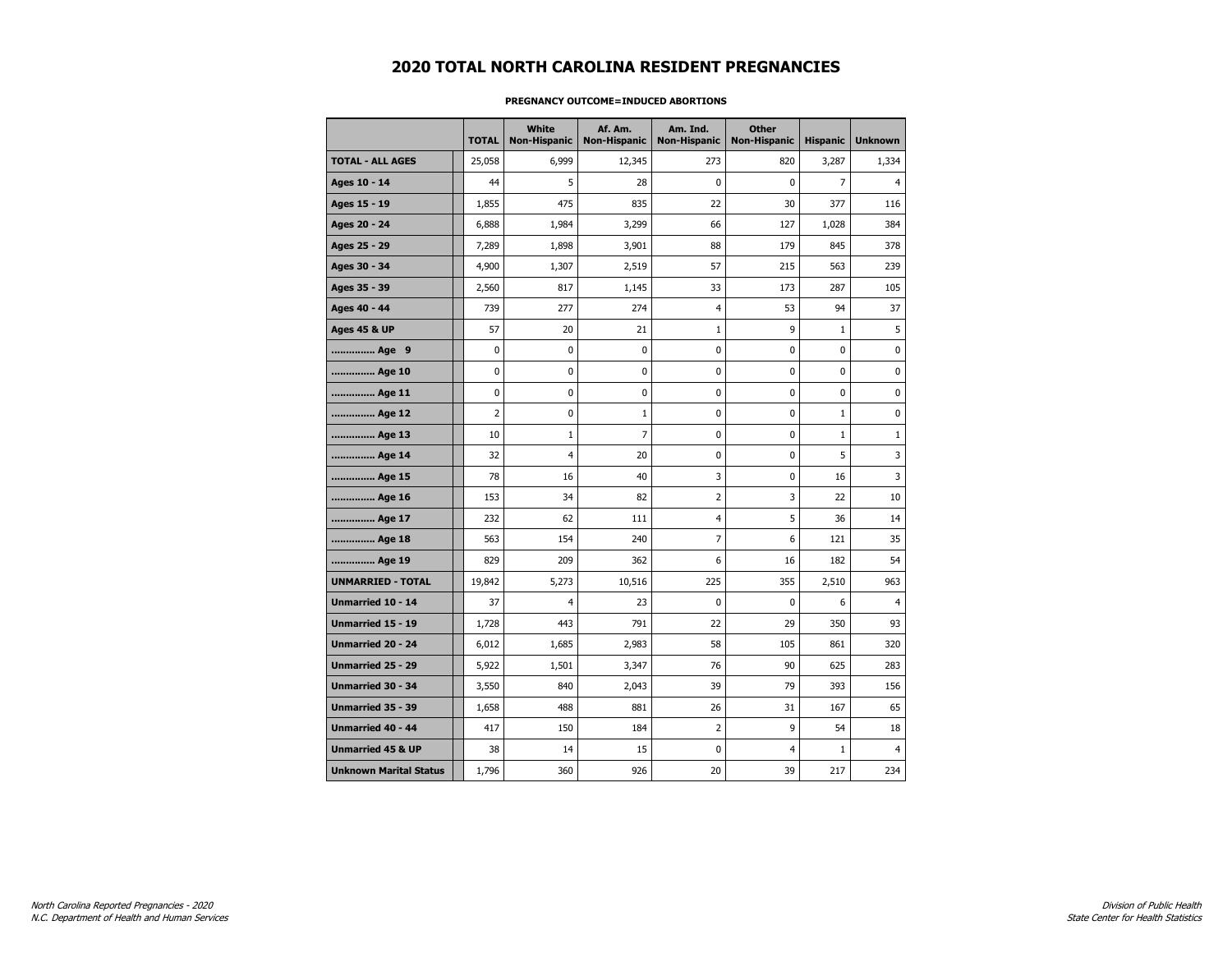# **2020 TOTAL NORTH CAROLINA RESIDENT PREGNANCIES**

|                               | <b>TOTAL</b> | White<br><b>Non-Hispanic</b> | Af. Am.<br><b>Non-Hispanic</b> | Am. Ind.<br><b>Non-Hispanic</b> | <b>Other</b><br><b>Non-Hispanic</b> | <b>Hispanic</b> | <b>Unknown</b> |
|-------------------------------|--------------|------------------------------|--------------------------------|---------------------------------|-------------------------------------|-----------------|----------------|
| <b>TOTAL - ALL AGES</b>       | 116,755      | 61,815                       | 28,545                         | 1,503                           | 5,443                               | 19,449          | 0              |
| Ages 10 - 14                  | 61           | 13                           | 22                             | 3                               | 0                                   | 23              | $\mathbf 0$    |
| Ages 15 - 19                  | 5,840        | 2,096                        | 1,993                          | 122                             | 71                                  | 1,558           | $\mathbf 0$    |
| Ages 20 - 24                  | 23,899       | 10,786                       | 7,371                          | 502                             | 458                                 | 4,782           | 0              |
| Ages 25 - 29                  | 34,061       | 18,157                       | 8,781                          | 425                             | 1,401                               | 5,297           | 0              |
| Ages 30 - 34                  | 33,051       | 19,784                       | 6,510                          | 302                             | 2,161                               | 4,294           | 0              |
| Ages 35 - 39                  | 16,087       | 9,158                        | 3,027                          | 126                             | 1,105                               | 2,671           | 0              |
| Ages 40 - 44                  | 3,526        | 1,705                        | 788                            | 22                              | 226                                 | 785             | 0              |
| <b>Ages 45 &amp; UP</b>       | 229          | 115                          | 53                             | $\mathbf{1}$                    | 21                                  | 39              | 0              |
| Age 9                         | 0            | 0                            | 0                              | 0                               | 0                                   | $\mathbf 0$     | 0              |
| Age 10                        | 0            | 0                            | 0                              | 0                               | 0                                   | 0               | 0              |
| Age 11                        | 0            | 0                            | 0                              | 0                               | 0                                   | $\mathbf{0}$    | 0              |
| Age 12                        | 0            | 0                            | 0                              | 0                               | 0                                   | 0               | 0              |
| Age 13                        | 13           | 3                            | 3                              | $\mathbf{1}$                    | 0                                   | 6               | 0              |
| Age 14                        | 48           | 10                           | 19                             | 2                               | 0                                   | 17              | 0              |
| Age 15                        | 139          | 44                           | 53                             | $\mathbf{1}$                    | $\overline{2}$                      | 39              | 0              |
| Age 16                        | 392          | 88                           | 169                            | 9                               | 3                                   | 123             | 0              |
| Age 17                        | 829          | 262                          | 292                            | 14                              | 10                                  | 251             | 0              |
| Age 18                        | 1,669        | 566                          | 571                            | 36                              | 18                                  | 478             | 0              |
| Age 19                        | 2,811        | 1,136                        | 908                            | 62                              | 38                                  | 667             | 0              |
| <b>UNMARRIED - TOTAL</b>      | 48,937       | 16,675                       | 20,579                         | 989                             | 809                                 | 9,885           | 0              |
| Unmarried 10 - 14             | 61           | 13                           | 22                             | 3                               | 0                                   | 23              | $\mathbf 0$    |
| Unmarried 15 - 19             | 5,261        | 1,747                        | 1,952                          | 116                             | 63                                  | 1,383           | $\mathbf 0$    |
| Unmarried 20 - 24             | 15,784       | 5,640                        | 6,542                          | 398                             | 196                                 | 3,008           | $\pmb{0}$      |
| Unmarried 25 - 29             | 14,165       | 4,717                        | 6,536                          | 270                             | 247                                 | 2,395           | $\pmb{0}$      |
| Unmarried 30 - 34             | 8,725        | 2,923                        | 3,793                          | 143                             | 169                                 | 1,697           | $\pmb{0}$      |
| Unmarried 35 - 39             | 3,903        | 1,300                        | 1,393                          | 54                              | 106                                 | 1,050           | 0              |
| Unmarried 40 - 44             | 984          | 307                          | 332                            | 5                               | 25                                  | 315             | 0              |
| <b>Unmarried 45 &amp; UP</b>  | 53           | 27                           | 9                              | 0                               | 3                                   | 14              | 0              |
| <b>Unknown Marital Status</b> | 51           | 34                           | 12                             | 0                               | $\mathbf{1}$                        | $\overline{4}$  | 0              |

### **PREGNANCY OUTCOME=LIVE BIRTHS**